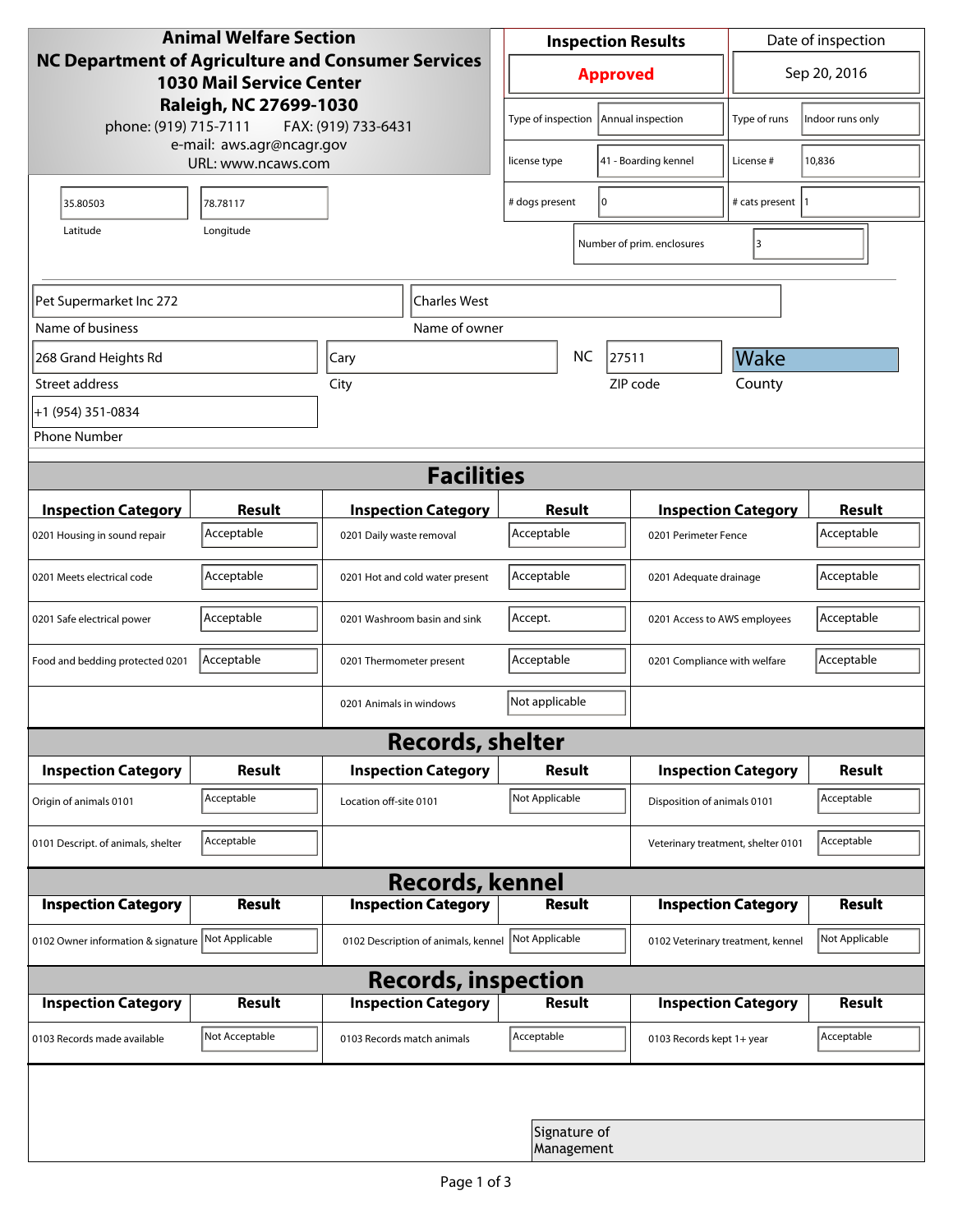| <b>Animal Welfare Section, NCDA&amp;CS</b> |               |                                                             | <b>Inspection Results</b>  |                                     | Date of inspection |                |  |  |
|--------------------------------------------|---------------|-------------------------------------------------------------|----------------------------|-------------------------------------|--------------------|----------------|--|--|
| Inspection Report, continued               |               |                                                             | <b>Approved</b>            |                                     | Sep 20, 2016       |                |  |  |
|                                            |               |                                                             |                            |                                     |                    | <b>NC</b>      |  |  |
| Pet Supermarket Inc 272                    |               | <b>Charles West</b>                                         |                            | Cary                                |                    |                |  |  |
| <b>Indoor facilities</b>                   |               |                                                             |                            |                                     |                    |                |  |  |
| <b>Inspection Category</b>                 | Result        | <b>Inspection Category</b>                                  | Result                     | <b>Inspection Category</b>          |                    | Result         |  |  |
| 0202 Ambient temperature, indoor           | Acceptable    | 0202 Ventilation, indoor                                    | Acceptable                 | Acceptable<br>0202 Lighting, indoor |                    |                |  |  |
| 0202 Imperv./Sanitary surf., indoor        | Acceptable    | 0202 Drainage, indoor                                       | Acceptable                 |                                     |                    |                |  |  |
| <b>Outdoor facilities</b>                  |               |                                                             |                            |                                     |                    |                |  |  |
| <b>Inspection Category</b>                 | Result        | <b>Inspection Category</b>                                  | Result                     | <b>Inspection Category</b>          |                    | Result         |  |  |
| 0203 Impervious surfaces, outdoor          | Acceptable    | 0203 Housing, 1 per animal                                  | Acceptable                 | 0203 Protection from elements       |                    | Acceptable     |  |  |
| 0203 Owner advised, outdoor                | Acceptable    | 0203 Drainage, outdoor                                      | Acceptable                 |                                     |                    |                |  |  |
| <b>Primary enclosures</b>                  |               |                                                             |                            |                                     |                    |                |  |  |
| <b>Inspection Category</b>                 | Result        | <b>Inspection Category</b>                                  | Result                     | <b>Inspection Category</b>          |                    | Result         |  |  |
| 0204 Drainage prev. cross contam.          | Acceptable    | 0204 Fence height >= 5 feet                                 | Acceptable                 | 0204 1:10 ratio, person: human      |                    | Acceptable     |  |  |
| 0204 Surf. impervious to moisture          | Acceptable    | 0204 Enclosure is escape proof                              | Acceptable                 | 0204 Cats, $>=$ 4 sq. ft. / adult   |                    | Acceptable     |  |  |
| 0204 Prevent contact with wood             | Acceptable    | 0204 Solid resting surface                                  | Acceptable                 | 0204 Cats, $<= 12$ / enclosure      |                    | Acceptable     |  |  |
| 0204 Enclosures in sound repair            | Acceptable    | 0204 Cats, raised resting surface                           | Acceptable                 | 0204 Cats, 1 litter pan / 3 adults  |                    | Acceptable     |  |  |
| 0204 Size of enclosure                     | Acceptable    | 0204 Dogs, supervision if > 4                               | Acceptable                 |                                     |                    |                |  |  |
|                                            |               | <b>Feeding</b>                                              |                            |                                     |                    |                |  |  |
| <b>Inspection Category</b>                 | <b>Result</b> | <b>Inspection Category</b>                                  | Result                     | <b>Inspection Category</b>          |                    | <b>Result</b>  |  |  |
| 0205 Feeding, 1x / day, adult              | Acceptable    | 0205 Feeding, 1 bowl / adult                                | Acceptable                 | 0205 Feeding, commercial food       |                    | Acceptable     |  |  |
| 0205 Feeding, bowl in good repair          | Acceptable    | 0205 Feeding, quality food                                  | Acceptable                 | 0205 Feeding, bowl is protected     |                    | Acceptable     |  |  |
| 0205 Feeding, 2x / day, young              | Acceptable    |                                                             |                            |                                     |                    |                |  |  |
|                                            |               | <b>Watering</b>                                             |                            |                                     |                    |                |  |  |
| <b>Inspection Category</b>                 | <b>Result</b> | <b>Inspection Category</b>                                  | Result                     |                                     |                    |                |  |  |
| 0206 Watering, continuous access           | Acceptable    | 0206 Watering, bowl in good repair                          | Acceptable                 |                                     |                    |                |  |  |
|                                            |               | <b>Sanitation/Employees/Classification &amp; Separation</b> |                            |                                     |                    |                |  |  |
| <b>Inspection Category</b>                 | <b>Result</b> | <b>Inspection Category</b>                                  | Result                     | <b>Inspection Category</b>          |                    | <b>Result</b>  |  |  |
| 0207 Waste removal 2x / day                | Acceptable    | 0207 Grounds overgrown                                      | Acceptable                 | 0207 Young given social interact.   |                    | Not Applicable |  |  |
| 0207 Animals removed while clean           | Acceptable    | 0207 Pest Control                                           | Acceptable                 | 0207 Species separated              |                    | Acceptable     |  |  |
|                                            |               |                                                             | Signature of<br>Management |                                     |                    |                |  |  |